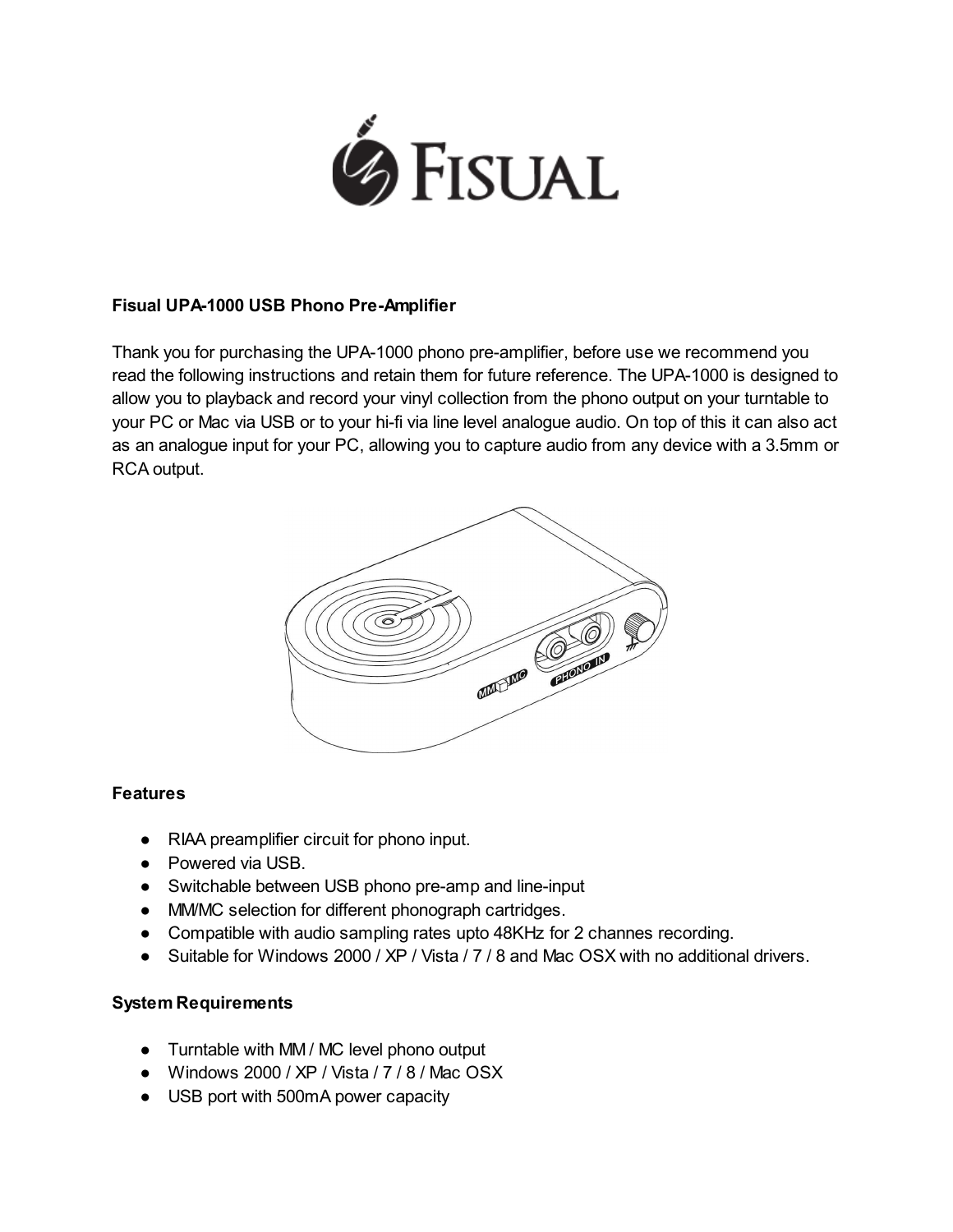#### What's in the box

- UPA-1000 pre-amplifier unit
- USB A -> Mini USB B cable
- Phono (RCA) audio cable
- 3.5mm jack audio cable

### Usage (PC capture / playback from turntable)



- 1. If your turntable is does not have a cable, connect the supplied RCA audio cable from the output of your turntable to the Phono In connection on the UPA-1000.
- 2. Toggle the MM/MC switch on the unit to the correct setting for your phono cartridge.
- 3. Connect a grounding wire (not supplied) between your the grounding points on your turntable and the UPA-1000.
- 4. Connect the supplied USB cable from the pre-amp to an available input on the PC / laptop.
- 5. Wait for the computer to detect the device. It should be auto detected as "USB PREAMP". Your are then able to select this for use on your PC.
- 6. Selecting this device for use as an input varies depending on your operating system, please consult your user manual for specific details for your system.
- 7. To start recording you will need suitable capture software. Audacity is freely available for most operating systems if you do not have existing software: [http://audacity.sourceforge.net/](http://www.google.com/url?q=http%3A%2F%2Faudacity.sourceforge.net%2F&sa=D&sntz=1&usg=AFQjCNHghnsJKqtYX5N2GA-UIfaBtUv-Jg)
- 8. Once you have suitable software simply press record and start your turntable playback.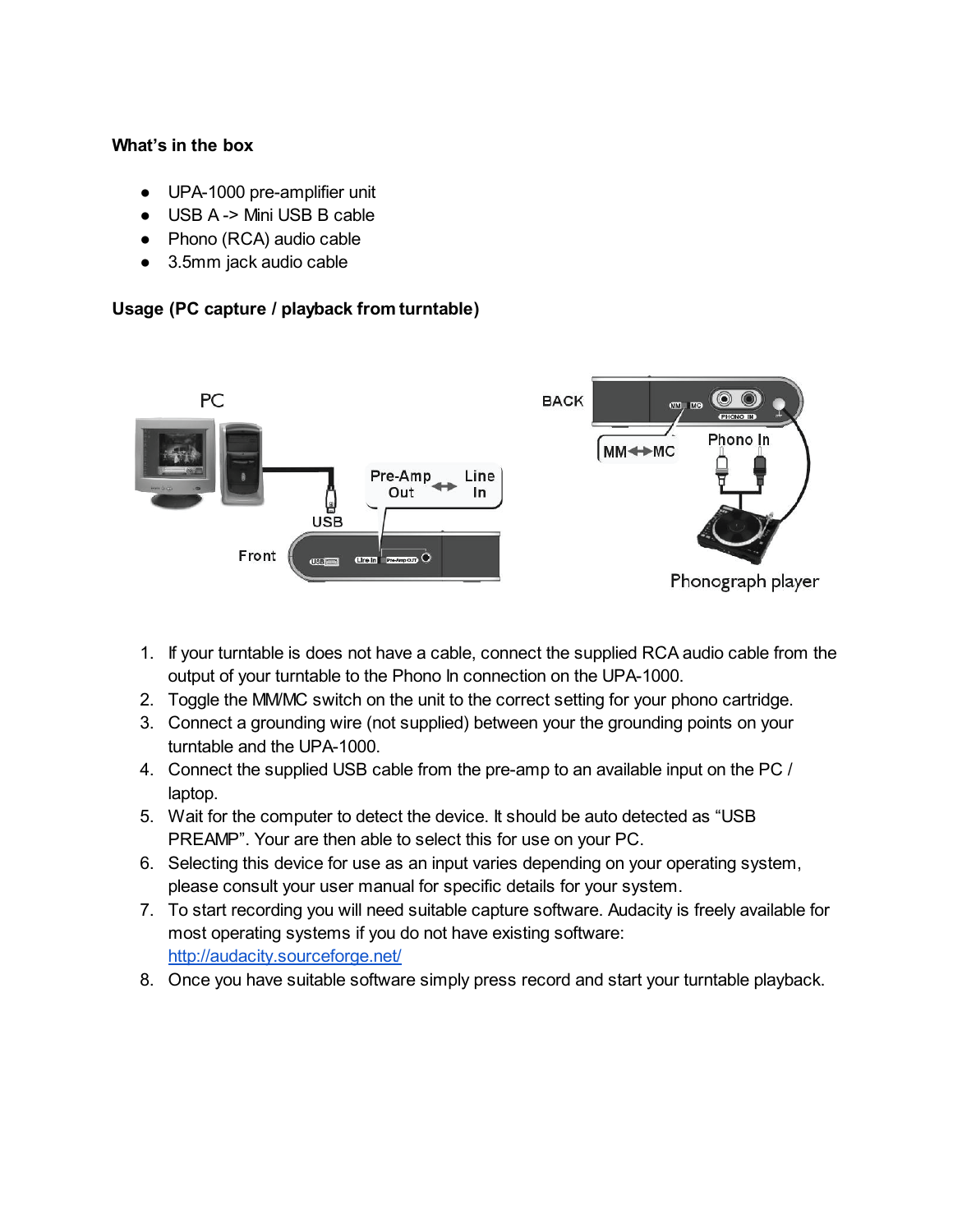

## Usage (Analogue pre-amplifier / playback from turntable)

- 1. If your turntable is does not have a cable, connect the supplied RCA audio cable from the output of your turntable to the Phono In connection on the UPA-1000.
- 2. Toggle the MM/MC switch on the unit to the correct setting for your phono cartridge.
- 3. Connect a grounding wire (not supplied) between your the grounding points on your turntable and the UPA-1000.
- 4. Connect the supplied USB cable from the pre-amp to a PC or USB power supply such as a charger capable of outputting 500mA. This is required for power and the unit will not function without a connection to one of these devices.
- 5. Connect a 3.5mm jack to phono cable (not supplied) from the Line In/Pre-Amp Out port on the UPA-1000 to a line level input on your amplifier.
- 6. Toggle the switch on the unit to select Pre-Amp Out.
- 7. Set your amplifier to the correct input the pre-amplifier is connected to.
- 8. Start playback on your turntable.
- 9. Adjust the volume on your amplifier & enjoy.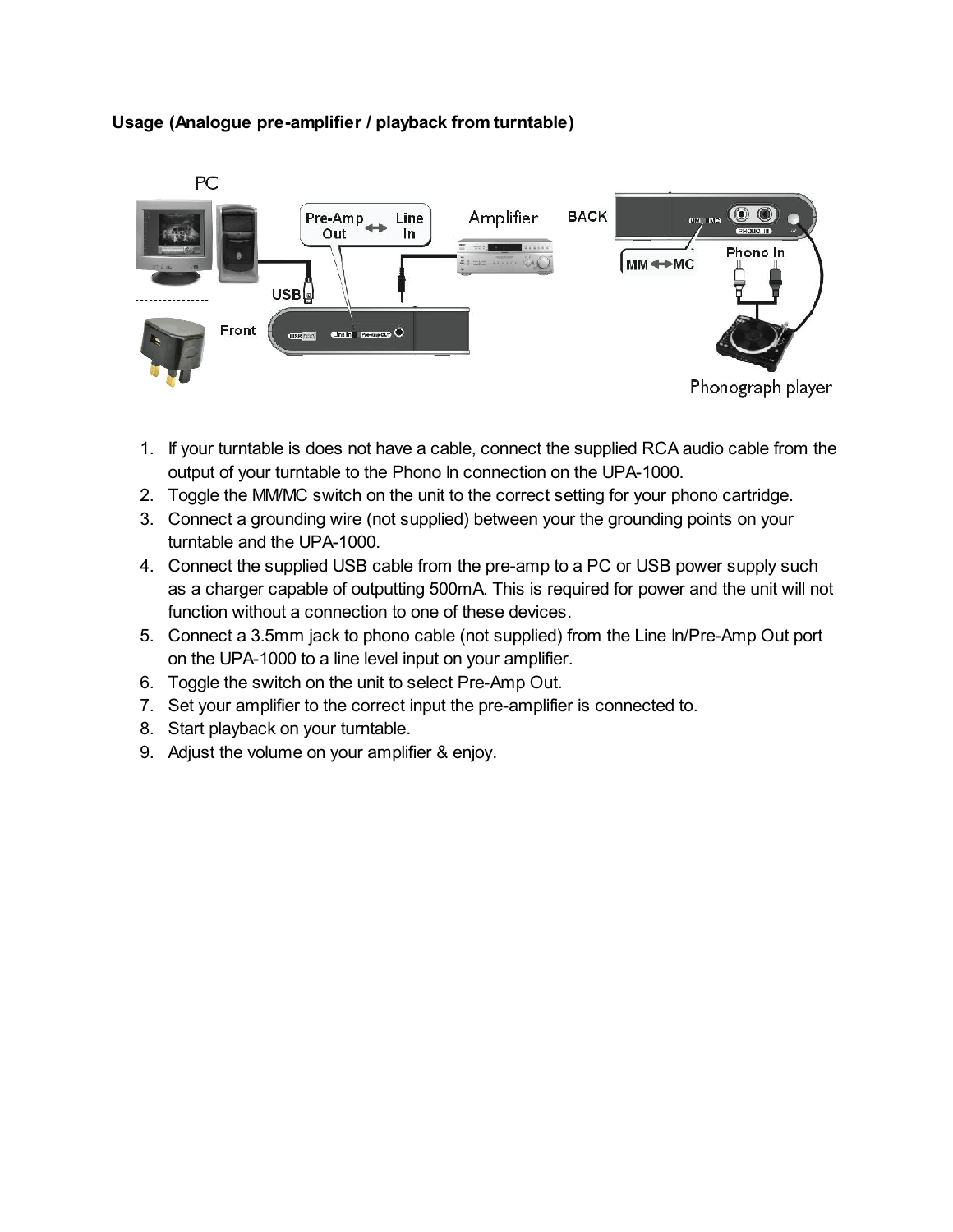### Usage (PC Capture / Line-in)



- 1. Connect a source device (eg. CD Player / Tape etc) using a suitable cable to the Line In/Pre-Amp Out port on the UPA-1000.
- 2. Toggle the switch on the unit to select Line-in.
- 3. Connect the supplied USB cable from the pre-amp to an available input on the PC / laptop.
- 4. Wait for the computer to detect the device. It should be auto detected as "USB PREAMP". Your are then able to select this for use on your PC.
- 5. Selecting this device for use as an input varies depending on your operating system, please consult your user manual for specific details for your system.
- 6. To start recording you will need suitable capture software. Audacity is freely available for most operating systems if you do not have existing software: [http://audacity.sourceforge.net/](http://www.google.com/url?q=http%3A%2F%2Faudacity.sourceforge.net%2F&sa=D&sntz=1&usg=AFQjCNHghnsJKqtYX5N2GA-UIfaBtUv-Jg)
- 7. Once you have suitable software simply press record and start playback on your source device.

### Safety

- Suitable for indoor use only
- There are no user serviceable parts. Do not open the housing.
- Not suitable for use in high humidity environments.
- Keep away from water